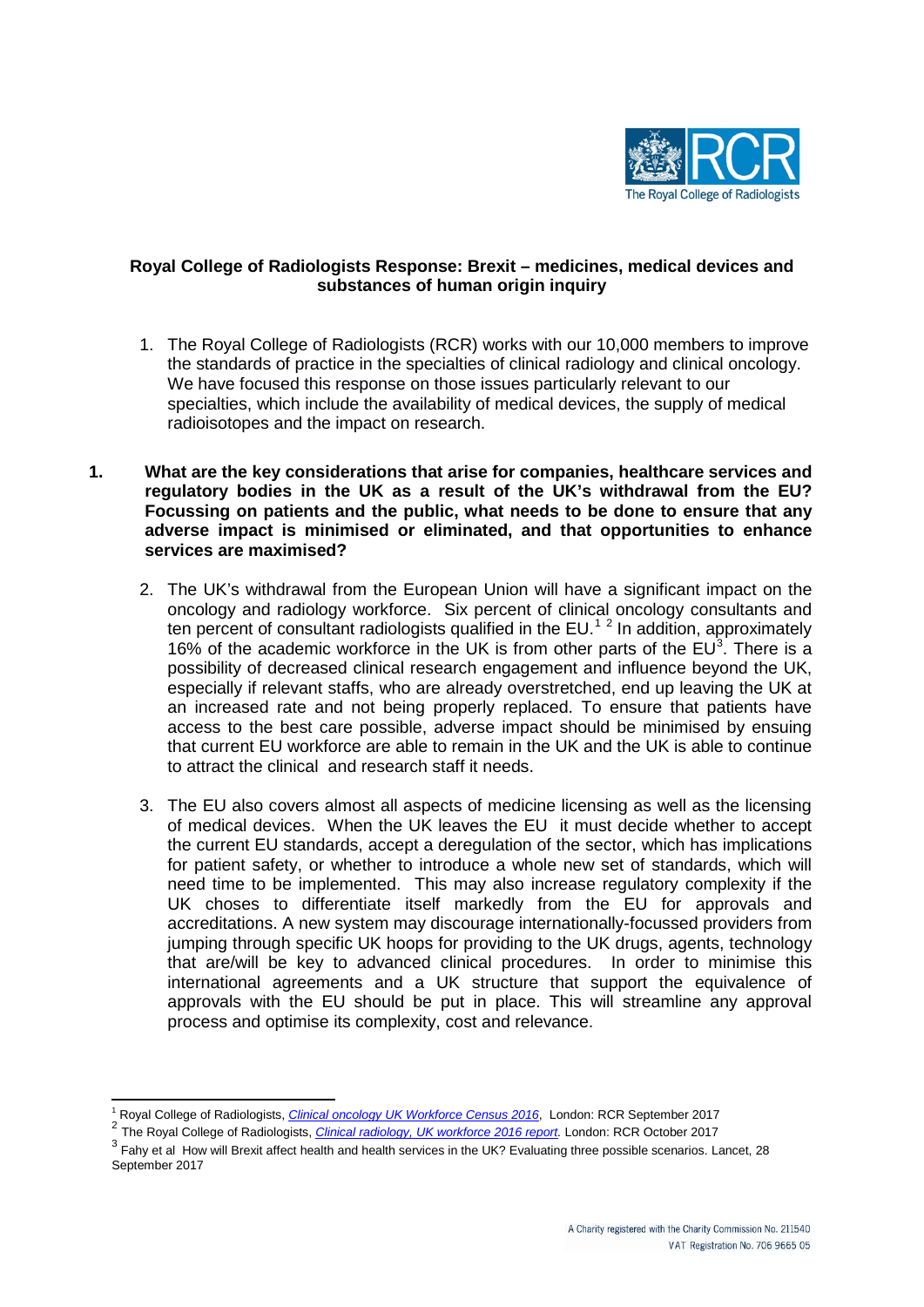- **2. Following the UK's withdrawal from the EU, what alternative arrangements for the regulation of medicines, medical devices, medical products and substances of human origin could be introduced? What are the respective opportunities, risks and trade-offs involved?** 
	- 4. If the UK leaves the EU system of medicine licencing it will be excluded from the sole process for authorising medicines across the EU and the benefits that brings in terms of speed and cost. The UK needs to develop its own regulatory system unless it is to accept decisions of other bodies like Food and Drug Administration (FDA) or European Medicines Agency (EMA).
	- 5. The Medical Devices Directive<sup>[4](#page-1-0)</sup> governs how new medical devices are approved in the European Union and how the CE marking is authorised<sup>[5](#page-1-1)</sup>. Under current arrangements manufacturers can obtain a licence from one member state which will then grant access to whole EU market.
	- 6. There is potential for the UK to establish its own national procedures which may improve standards<sup>[6](#page-1-2)</sup>. The UK may continue to be an attractive place for manufactures to licence their products as the UK is the third biggest medical technology market<sup>[7](#page-1-3)</sup>. However there are significant risks with this approach as it could add complexity and cost, which means UK may end up getting access to new therapies and latest approaches well after other countries and after being deemed as a less viable market by potential providers.
	- 7. Regulatory bodies of the UK and EU need to have reciprocal and/or fast-track approvals in order for full approvals not to have to be duplicated for markets that are geographically, demographically and culturally so close.
	- 8. There may also be implications for hardware and software as suppliers may need to obtain new UK specific certifications even rebuild software to adhere to new regulations.

## **3. How much time is needed to facilitate a smooth transition to new arrangements? Is it possible, or desirable, to move directly to new arrangements post-29 March 2019, or are transitional arrangements needed?**

9. As many of the new arrangements will require new legislation and/or new frameworks as much time as possible will be needed. A fixed transition period would be helpful to allow the various agencies to prepare.

## **4. How will withdrawal from the European Union affect the UK's ability to influence international standards in life sciences?**

10. While UK life sciences are well regarded internationally, this is unlikely to continue to be the case if funding and expertise at the necessary level become unavailable. This

<sup>4</sup> http://eur-lex.europa.eu/legal-content/EN/TXT/?uri=CELEX:31993L0042

<span id="page-1-1"></span><span id="page-1-0"></span>http://eur-lex.europa.eu/legal-content/en/ALL/?uri=CELEX:31993L0068<br>
Fintp://eur-lex.europa.eu/legal-content/en/ALL/?uri=CELEX:31993L0068<br>
Fiorkowska, M & Goh, V & Booth, T. (2017). Post Brexit: Challenges and Opportunitie

<span id="page-1-3"></span><span id="page-1-2"></span>Union. The British Journal of Radiology.<br><sup>7</sup> Piorkowska, M & Goh,V & Booth, T. (2017). Post Brexit: Challenges and Opportunities for Radiology Beyond the European Union. The British Journal of Radiology.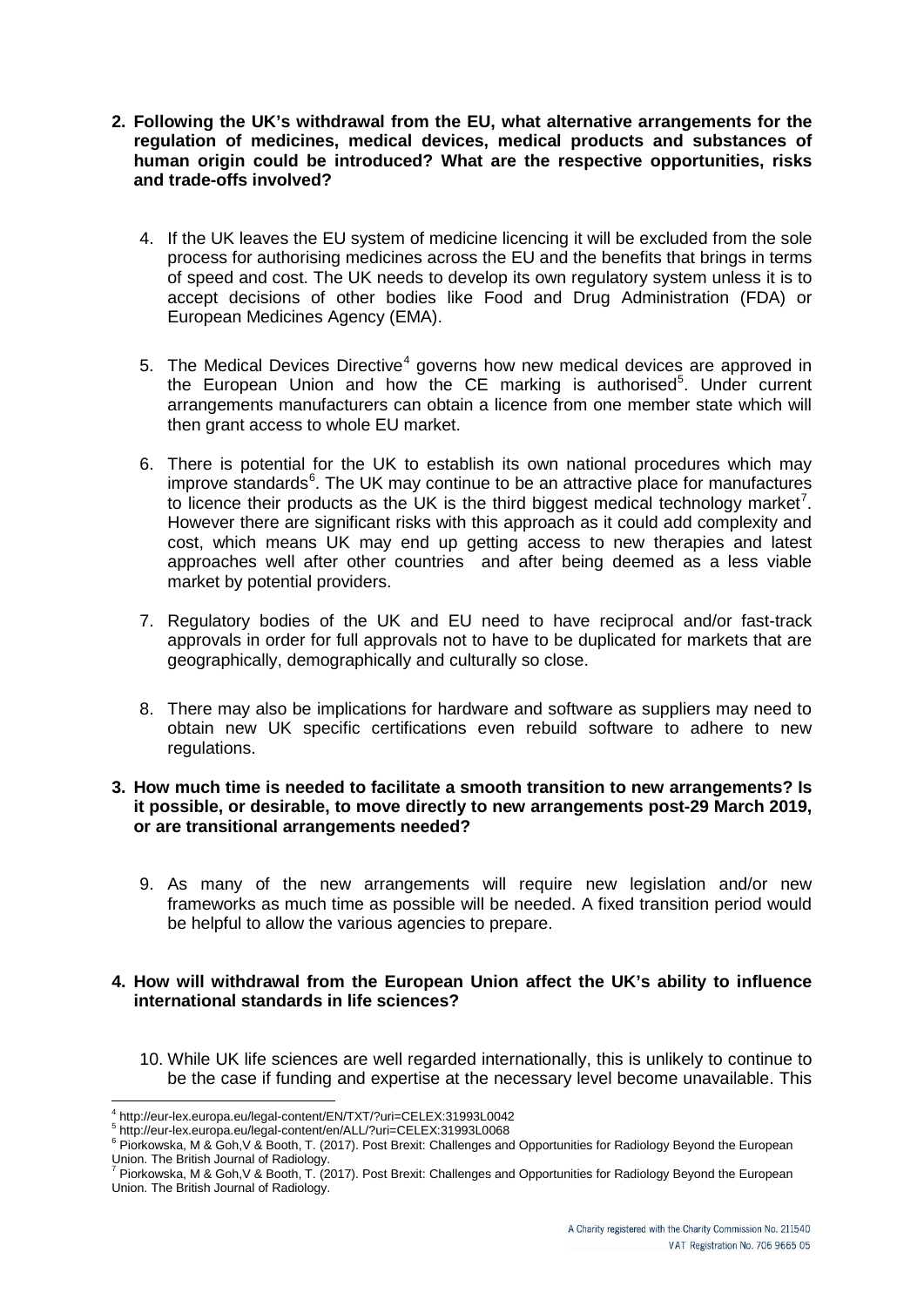situation will eventually affect the quality and relevance of the research, and UK's overall standing in life sciences and many other domains or disciplines.

- 11. Influence will likely be guaranteed only at the UK level and through the UK system, with mitigations already taking shape at the EU level, for instance by tacit replacement of potential UK partners by suitable (post-Brexit) EU ones in any new proposal. Scientists, academics, experts and other professionals leaving the UK as a result of Brexit will only compound this.
- 12. Possible mitigation may come from fostering and retaining talents and ensuring as much as feasible the maintenance/expansion of existing networks, partnerships and suitable levels of funding.

## **5. What arrangements are needed to ensure the safe, effective and timely supply of medical radioisotopes over the short, medium and long-term?**

- 13. Radioisotopes play a crucial role in medicine. The majority of the UK's supply of radioisotopes, used in scanning and the systemic and internal treatment of a wide range of cancers, is imported from Europe and further afield. The UK does not produce any radioisotopes made in a nuclear reactor. The clinically most important of these is molybdenum-99 (*99mMo*) from which technetium-99m ( *99m*Tc), the most commonly used radioisotope, is derived. *99m*Tc is used in 700,000 medical procedures each year.[8](#page-2-0) Global demand for *99mMo* is growing *by* 0.5% a year[9](#page-2-1)
- 14. The European Atomic Energy Community (Euratom) supports the secure and safe supply and use of medical radioisotopes <sup>[10](#page-2-2)</sup> The UK will withdraw Euratom when we leave the European Union (EU). Therefore the UK will no longer have access to Euratom's support, so ensuring a seamless continuing supply must form a key part of Brexit negotiations. The UK should remain part of Euratom during any transition period.
- 15. The supply of radioisotopes may also be disrupted if and when the UK leaves the single market as any transport delays will reduce the amount of useful radioisotope because they decay within hours or days of production, *99mMo* has a half life of just 66 hours. The consequences of a disrupted radioisotope supply has been demonstrated when the Eurotunnel fire in 2008, led to a reduction of the availability of radioisotopes and to cancelled procedures.<sup>[11](#page-2-3)</sup>
- 16. In the short and medium term, similar legislation to that currently governing transport of medical radioisotopes across borders in the EU, must be put in place. This requires detailed discussion by the Government, with key stakeholders, to plan and implement a national strategy on the use of radioisotopes across the UK, which must

**<sup>.</sup>** 8 Future Supply of Medical Radioisotopes for the UK, British Nuclear Medicine Society and the Science and Technology Facilities Council, 2014

<span id="page-2-1"></span><span id="page-2-0"></span><sup>9</sup> 2017 Medical Isotope Supply review 99Mo/99mTc Market Demand and Production Capacity Production 2017-2022 OECD Nuclear Energy Agency's High level Group on the Security and Supply of medical radioisotopes 2017 https://www.oecd-<br>nea.org/cen/docs/2017/sen-higmr2017-2.pdf<br><sup>10</sup> Miscion Statement Europe supply a supply a statement of the

<span id="page-2-3"></span><span id="page-2-2"></span><sup>&</sup>lt;sup>10</sup> Mission Statement [E](http://ec.europa.eu/euratom/mission.html)uratom supply agency<br><sup>11</sup> [http://www.world-nuclear-news.org/np\\_isotope\\_supply\\_further\\_tightened\\_by\\_transport\\_restrictions\\_0110081.html](http://www.world-nuclear-news.org/np_isotope_supply_further_tightened_by_transport_restrictions_0110081.html)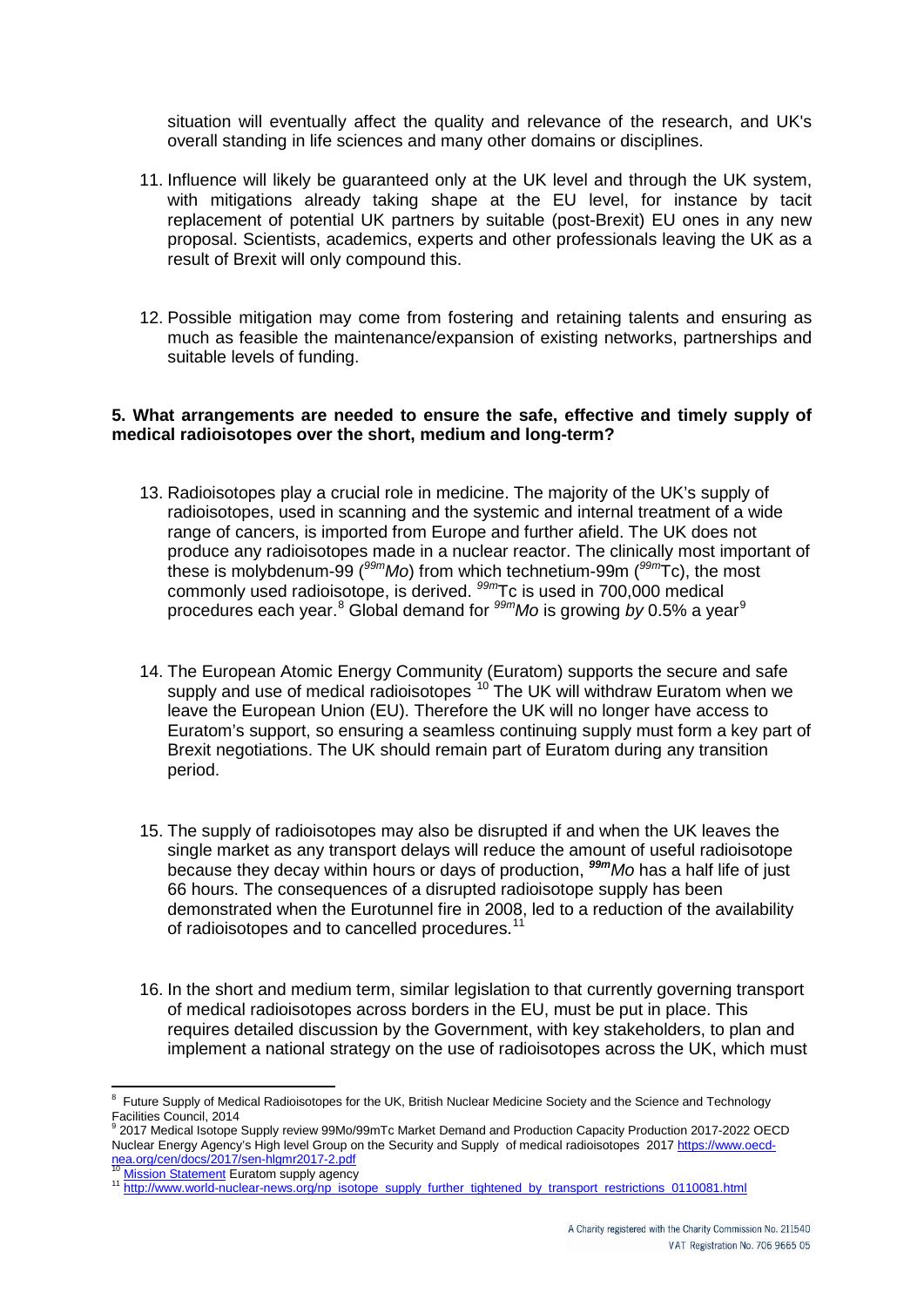look at supply, cost and future proofing. When new customs agreements are set up, the arrangements for the importing of radioisotopes must be the same as they are now to ensure there are no delays at the border.

- 17. In the long term, there will need to be sustained and significant investment in the ability of the UK to produce its own radioisotopes. Building a new research nuclear reactor would cost £200-400m and would take ten years<sup>12</sup>, so would require investment from the Government or industry.
- 18. The UK should consider diversifying its strategy of reliance on reactor-based *99mMo* and support the development of non-reactor based *99mMo.* The most promising technology for the provision of *99m*Tc in the UK is its direct production by proto cyclotron bombardment. However, existing UK cyclotrons are not powerful enough for such production, and any material produced would need to be licensed before  $\overline{u}$ se.  $13$

**6. What are the implications for medical research and development, including for the timely patient access to new medicines, technologies and other relevant medical innovations developed within or outside the U.K? How can any adverse consequences be avoided or mitigated and any potential opportunities be enhanced**?

- 19. Leaving the EU has far reaching implications for medical research. Clinical medicine has received more funding from EU government bodies than any other discipline in the UK, with universities alone receiving around £120m a year (based on 2014/15). The increase (growth rate) of funding from the Government for clinical research (12%) is slower than the growth rate of the EU's clinical research funding (17%).<sup>[14](#page-3-2)</sup> Medical research is vital to UK economy, contributing £7.6 billon<sup>[15](#page-3-3)</sup>. The Government has committed to underwriting existing funding under the Horizon 2020 scheme but there needs to be long term commitment to ensuring that medical research is adequately funded and the UK can keep its status as a world leader.
- 20. A hard Brexit may mean that the UK will be excluded from participating effectively in medical research due to an additional regulatory layer. The research costs will be higher and so the UK will not be seen as an economically attractive site. The UK may also lose our direct voice in Europe, opportunity to influence policy and to access funding. The UK healthcare market is small and strongly regulated in comparison to Europe; any increase in costs for UK research will make the UK appear less attractive for investment.
- 21. Medical research operates within an EU regulatory framework, for example clinical trial regulation, which means that patients across Europe can participate in trials,

**.** 

<span id="page-3-0"></span> $12$  B Lee, Securing a Sustainable Supply of Medical Isotopes for the UK, Nuclear Innovation and Research Advisory Board Oct 2014<br><sup>13</sup> Future Supply of Medical Radioisotopes for the UK, British Nuclear Medicine Society and the Science and Technology

<span id="page-3-1"></span>Facilities Council, 2014

The Academy of Medical Sciences, The role of EU funding in UK research and innovatio[n https://acmedsci.ac.uk/file-](https://acmedsci.ac.uk/file-download/47156233)

<span id="page-3-3"></span><span id="page-3-2"></span>[download/47156233](https://acmedsci.ac.uk/file-download/47156233) <sup>15</sup> Iredale, J, Brexit and Science, where do we go from here *QJM: An International Journal of Medicine*, Volume 109, Issue 10, 1 October 2016